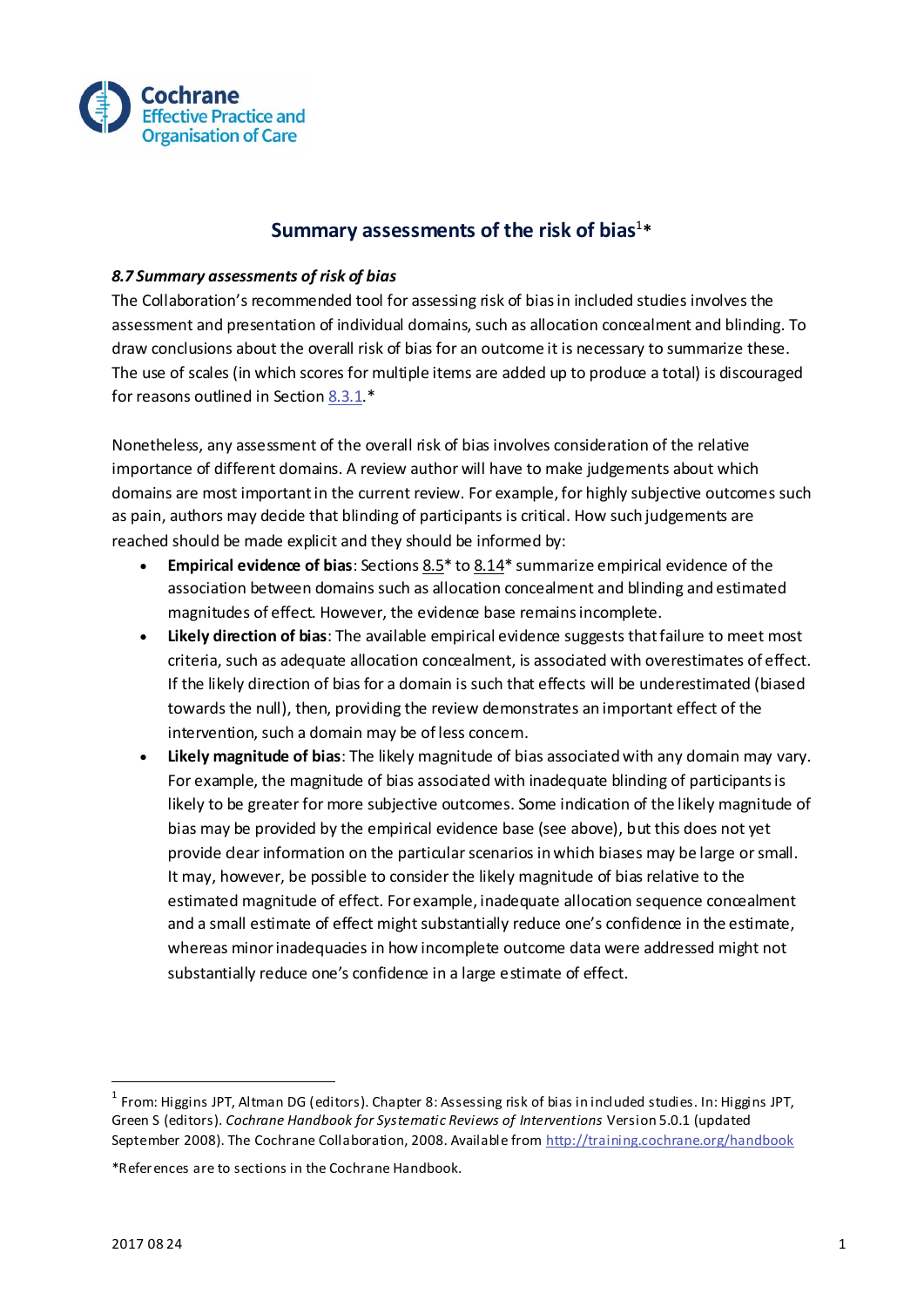Summary assessment of risk of bias might be considered at four levels:

- **Summarizing risk of bias for a study across outcomes**: Some domains affect the risk of bias across outcomes in a study: e.g. sequence generation and allocation sequence concealment. Other domains, such as blinding and incomplete outcome data, may have different risks of bias for different outcomes within a study. Thus, review authors should not assume that the risk of bias is the same for all outcomes in a study. Moreover, a summary assessment of the risk of bias across all outcomes for a study is generally of little interest.
- **Summarizing risk of bias for an outcome within a study (across domains)**: This is the recommended level at which to summarize the risk of bias in a study, because some risks of bias may be different for different outcomes. A summary assessment of the risk of bias for an outcome should include all of the entries relevant to that outcome: i.e. both study-level entries, such as allocation sequence concealment, and outcome specific entries, such as blinding.
- **Summarizing risk of bias for an outcome across studies (e.g. for a meta-analysis)**: These are the main summary assessments that will be made by review authors and incorporated into judgements about the 'quality of evidence' in 'Summary of findings' tables, as described in Chapter 11 (Sectio[n 11.5\)](http://training.cochrane.org/handbook).\*
- **Summarizing risk of bias for a review as a whole (across studies and outcomes)**: It may be tempting to summarize the overall risk of bias in a review, but this should be avoided for two reasons. First, this requires value judgements about which outcomes are critical to a decision and, therefore, should be included in this assessment. Frequently no data are available from the studies included in a review for some outcomes that may be critical, such as adverse effects, and the risk of bias is rarely the same across all of the outcomes that are critical to such an assessment. Second, judgements about which outcomes are critical to a decision may vary from setting to setting, both due to differences in values and due to differences in other factors, such as baseline risk. Thus, judgements about the overall risk of bias of evidence across studies and outcomes should be made in a specific context, for example in the context of clinical practice guidelines, and not in the context of systematic reviews that are intended to inform decisions across a variety of settings.

Review authors should make explicit judgements about the risk of bias for important outcomes both within and across studies. This requires identifying the most important domains ('key domains') that feed into these summary assessments[. Table 8.7.a](http://training.cochrane.org/handbook) provides a possible approach to making summary assessments of the risk of bias for important outcomes within and across studies.